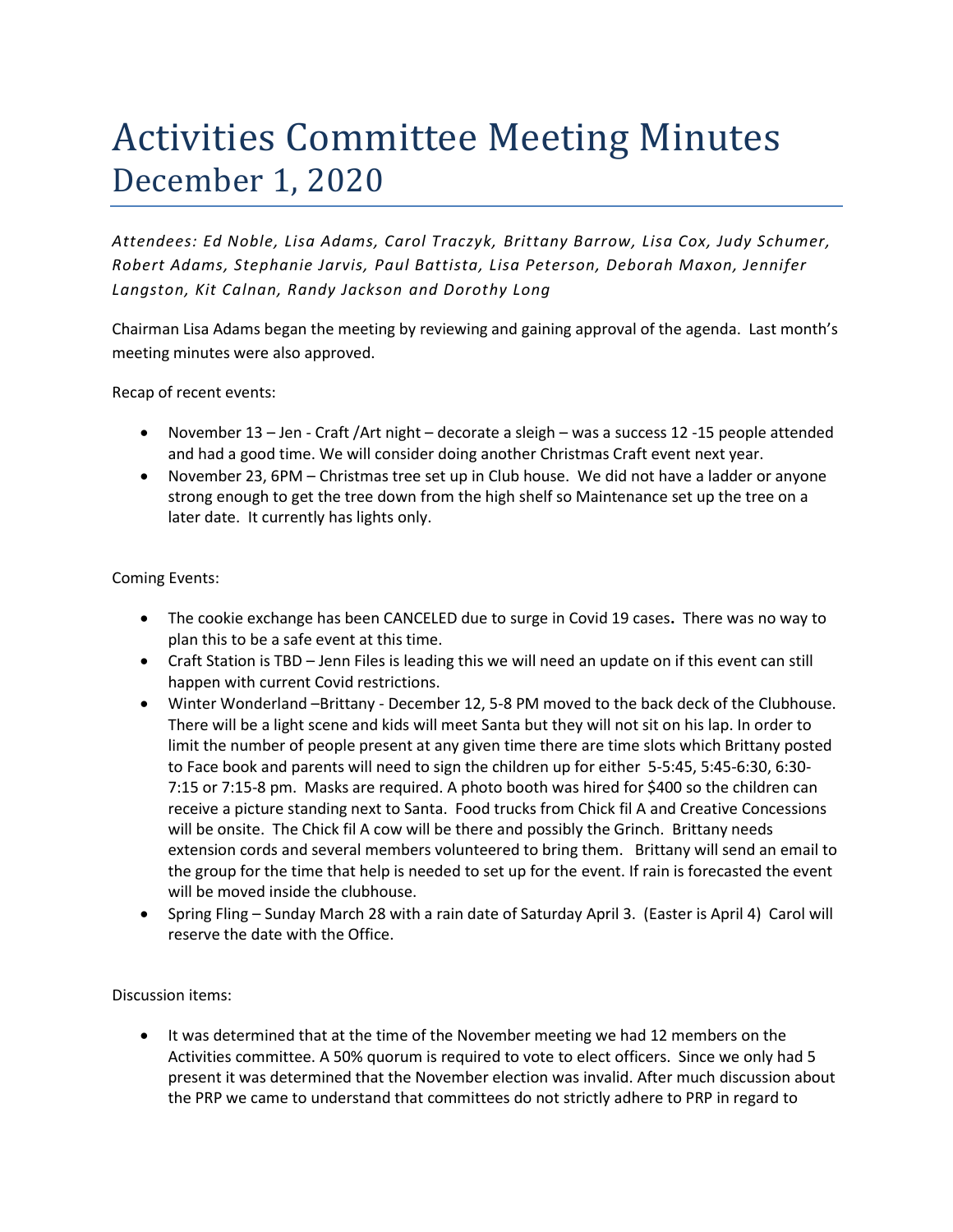elections. A motion to rescind the November election was made and passed. We determined that we should have 4 officers and asked for volunteers. The individuals below ran unopposed and the vote to confirm was unanimous. Congratulations and thank you to all.

- o Chairman Judy Schumer
- o Co Chairman Stephanie Jarvis
- o Treasurer Carol Traczyk
- o Secretary Dorothy Long
- Attendance and participation-It was stated that the PRP says committee members who do not attend 3 meetings in a row should no longer be considered members. It was clarified that a vote to remove members would need to take place and there seemed to be agreement that as a committee we prefer to be lenient in this.
- Audio Visual equipment A concern was raised that only one person knows how to use the new audio visual equipment that we purchased earlier this year. After a short discussion it was decided that Stephanie will coordinate a training class for all those who are interested in assisting with future movie events. She will solicit assistance from Joe Di Diana.
- Budget There is currently about \$560 in the treasury. This will not carry over to next year. It was decided that the money will be used for deposits to secure the Spring Fling entertainment. Stephanie will care for this. We still have a \$250 credit with the Magician from last March. It was suggested that we should draft a tentative plan for what will be spent each month. Carol has examples of what has been submitted to the board in previous years. This can be discussed in the January meeting.
- Welcoming Committee this would be a group of people who would visit new members of the community shortly after they move in. They would provide them with a Lake Holiday tote (or something similar) filled with helpful information such as a reference sheet with frequently needed phone numbers and restaurants that deliver here etc. We talked about the potential for this to be either a sub-committee or a separate committee. If it is to be a new separate committee it would need board approval. We would need to purchase about 100 welcome kits which will be an expense to our budget. Lisa Cox will take the lead on establishing a budget for the sub-committee then Robert Adams will present a request for a onetime payment.
- Theater group a suggestion was made to put on a play or plays casting community members. This activity will be pended to revisit when the Covid virus is no longer a threat.
- Dance for teens since they missed out on school dances and proms in 2020 it was suggested that we hold a dance for the community teens. This activity will be pended to revisit when the Covid virus is no longer a threat.

Next Meeting: Tuesday January 5 at 7:00 pm in the Clubhouse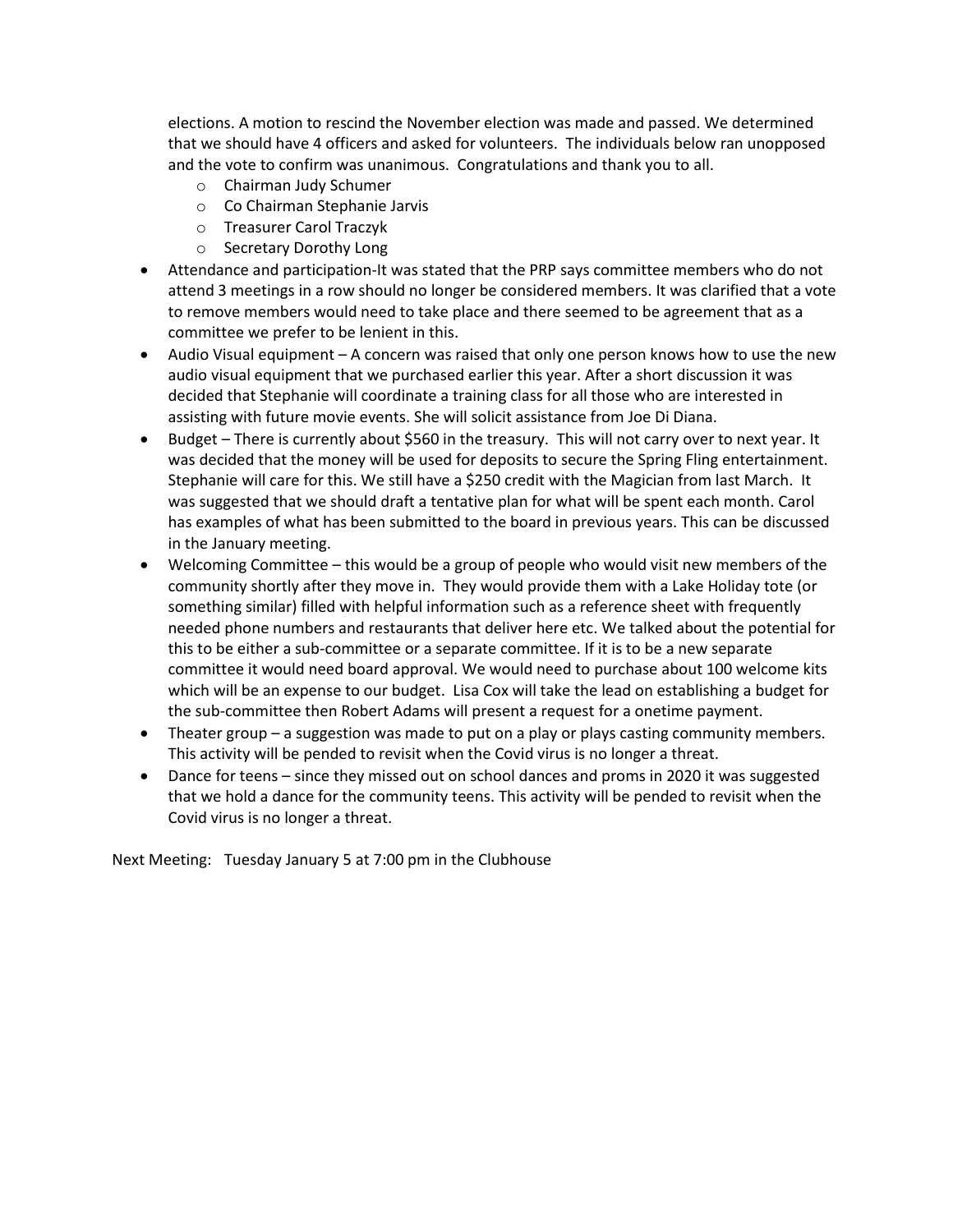Architectural Committee Minutes November 16, 2020 Page 1 of 4

## **16 NOVEMBER 2020 MEETING MINUTES**

#### **ATTENDEES:**

Tim Kost, Architectural Committee Chair Ed Noble, Architectural Committee Vice-Chair Richard Traczyk, Architectural Committee BOD Liaison Robert Middleton, Architectural Committee Member Bill Ekburg, Architectural Committee Member Alex & Kristen Manzo, Association Members Kathy Horton, Association Member

# **NOT IN ATTENDANCE:**

John McClurken, Architectural Committee Member Richard Schoppet, Architectural Committee Member

**MINUTES –** Review of the October 19, 2020 minutes. The minutes were approved As Submitted.

#### **DISCUSSION:**

1. Lot 049, Section 8A, 104 Baker Drive. Linette Dugo, owner. Request for approval of plans to build a storage for firewood on the back deck. Using the house for the back wall and adding a 6' x 3' and 6' tall with cedar siding stained to match the home and cedar shakes for the roof. Reviewed by Tim Kost. A motion was made to approve as submitted. The motion was seconded, and the motion was carried. Permit # 277

#### **FIELD REVIEW – NEW CONSTRUCTION INITIAL INSPECTION:**

1. Lot 273, Section 2, 112 Masters Drive. Alexander Manzo, owner. Application for building approval. Initial inspection performed by Tim Kost and Ed Noble. A motion was made to approve as submitted. The motion was seconded, and the motion was carried. Permit # 278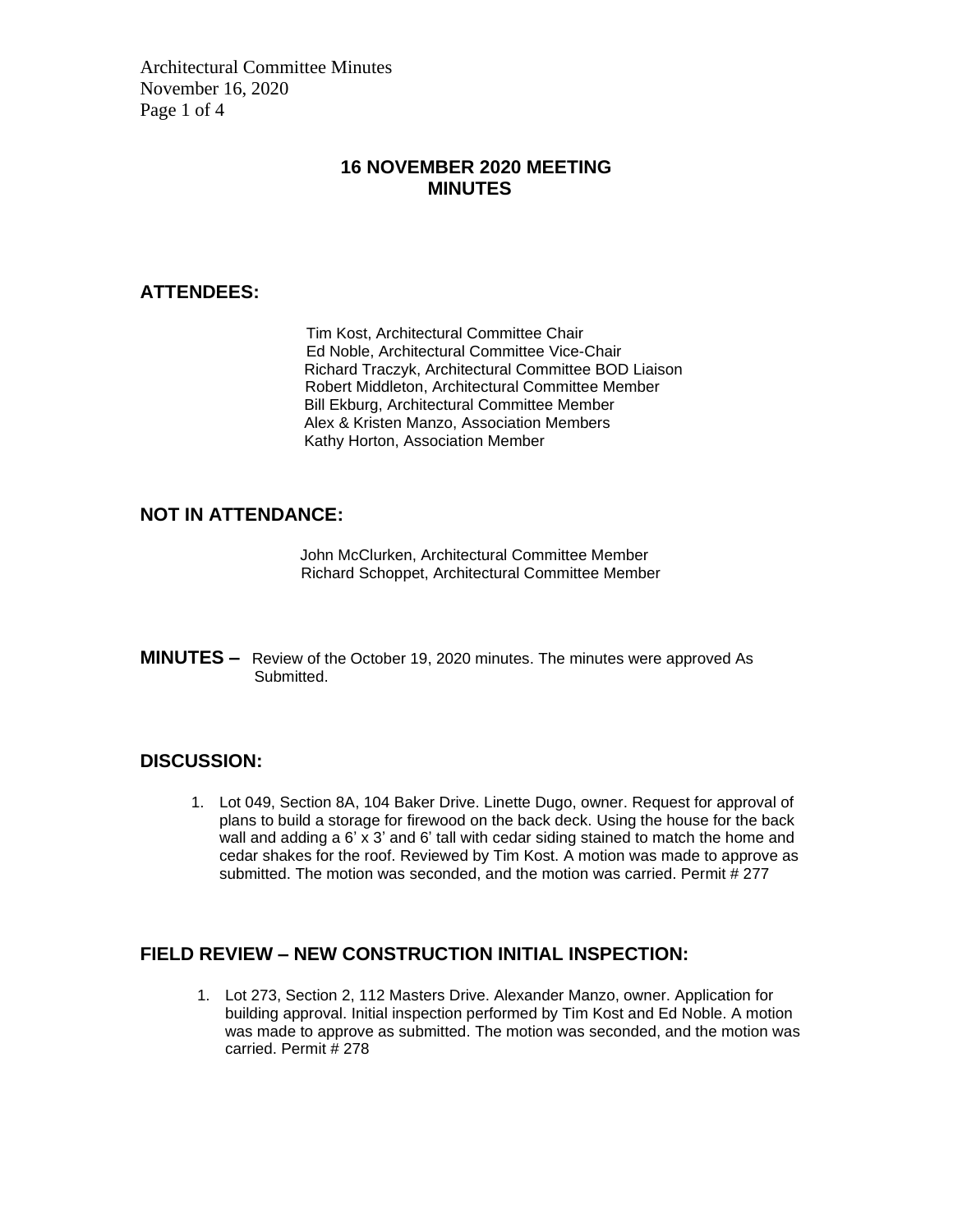Architectural Committee Minutes November 16, 2020 Page 2 of 4

## **FIELD REVIEW – DECKS, PATIO, AND PORCH:**

1. Lot 012, Section 1B, 122 Lake Shore Drive. Carole Puckett, owner. Request for approval of plans to replace the 2 existing decks to an 8' x 60' (light brown coconut husk color) composite decking, stairs, and vinyl handrailing. The main level deck will have 8' x 30' roof built over it and using the same siding and shingles to match the home. Reviewed by Tim Kost and Ed Noble. A motion was made to approve as submitted. The motion was seconded, and the motion was carried. Permit # 279 .

#### **FIELD REVIEW- FENCING:**

- 1. Lot 014, Section 4B, 511 Northwood Circle. William Masters, owner. Request for approval of plans to install a fence on the property line using green steel post and wire. To block the neighbors leaves from blowing on to his property. Reviewed by Tim Kost and Ed Noble. A motion was made to disapproved as submitted. The motion was seconded, and the motion was carried.
- 2. Lot 1173, Section 7, 604 Masters Drive. Jeffrey Turner, owner. Request for approval of plans to install a 4-foot-high pressure treated wooden fence with wire attached. Will have (2) gates one on each side of the home. Reviewed by Tim Kost and Ed Noble. A motion was made to approve as submitted. The motion was seconded, and the motion was carried. Permit # 280
- 3. Lot 186, Section 2, 330 Masters Drive. James Galligher, owner. Request for approval of plans to install a 4-foot-high natural 3 board fence with screen and one gate on the left side of the home. Reviewed by Tim Kost and Ed Noble. A motion was made to approve as submitted. The motion was seconded, and the motion was carried. Permit # 281
- 4. Lot 491, Section 3A, 1074 Lakeview Drive. Kathleen Horton, owner. Request for approval of plans to install a 4-foot-high decorative fence 1 foot off the property line. The fence will be black aluminum with (2) gates one on the left side of the home and one in the very back. Reviewed by Tim Kost and Ed Noble. A motion was made to approve with 1-foot variance in the rear and 5-foot variance on both sides. The motion was seconded, and the motion was carried. Permit # 282

# **FIELD REVIEW- EXTERIOR CHANGES:**

- 1. Lot 161, Section 2, 250 Sunset Circle. Ann Kaskel, owner. Request for approval of plans to replace current patio door and on the right side of the deck convert window into patio door. Reviewed by Tim Kost and Ed Noble. A motion was made to approve as submitted. The motion was seconded, and the motion was carried. Permit # 283
- 2. Lot 525, Section 3A, 1206 Lakeview Drive. Manzo, owner. Request for approval of plans to paint the exterior vinyl siding a medium green color called (unusual Gray) and paint the brick at the bottom of the home a light green color called (sea salt). Reviewed by Tim Kost and Ed Noble. A motion was made to approve as submitted. The motion was seconded, and the motion was carried. Permit # 284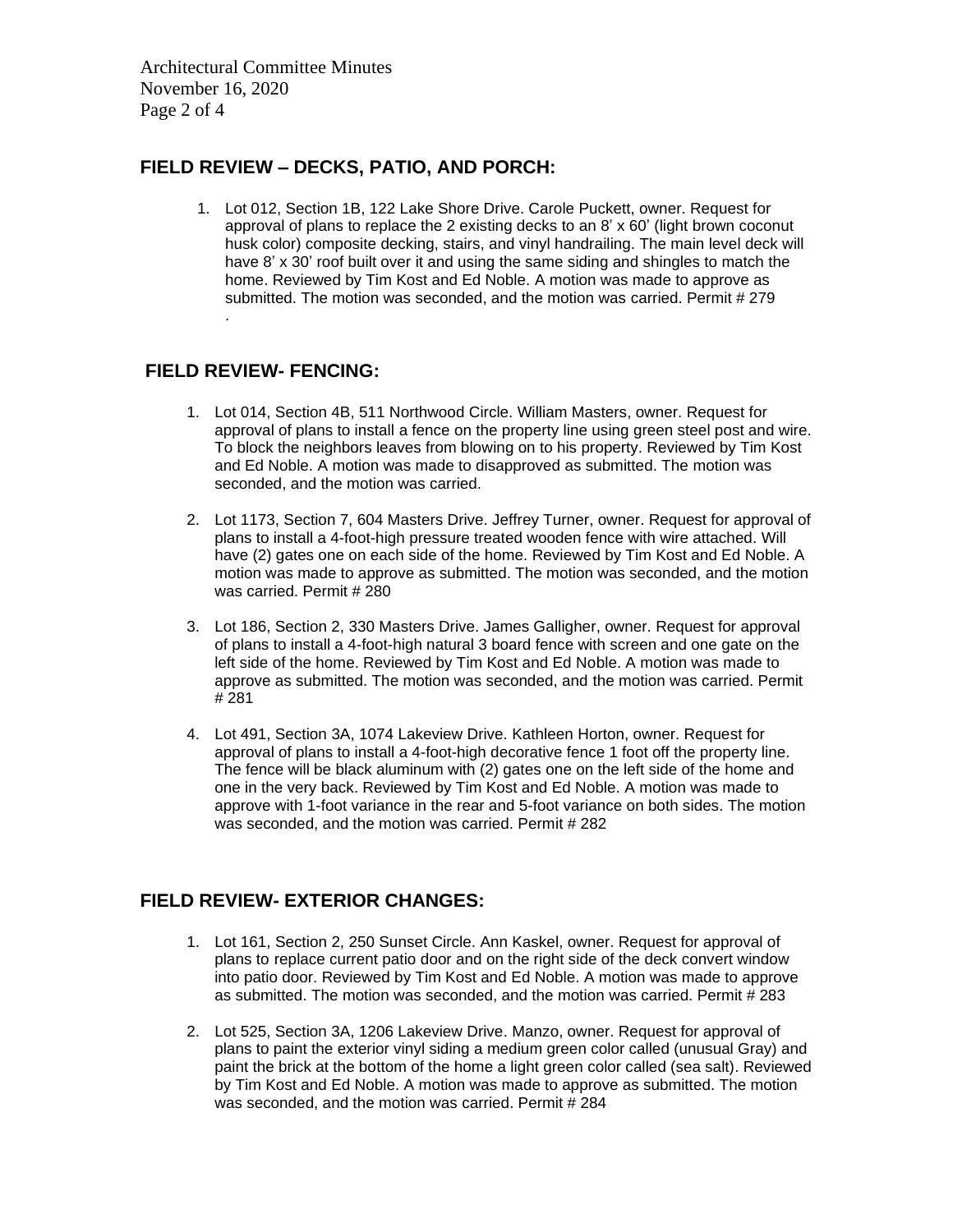Architectural Committee Minutes November 16, 2020 Page 3 of 4

# **FIELD REVIEWS-RESALES:**

*.*

- 1. *Lot 049, Section 1, 109 Greenwood Court. Schena, owner. Resale inspection performed by Tim Kost and Ed Noble. No discrepancies noted.*
- 2. *Lot 011, Section 8A, 308 Laurel Drive. Smith, owner. Resale inspection performed by Tim Kost and Ed Noble. No discrepancies noted.*
- 3. *Lot 022, Section 1B, 123 Lakeshore Drive. Betit, owner. Resale inspection performed by Tim Kost and Ed Noble. No discrepancies noted.*
- 4. *Lot 085, Section 1, 116 Sunset Circle. Tylka, owner. Resale inspection performed by Tim Kost and Ed Noble. No discrepancies noted.*
- 5. *Lot 057, Section 4A, 105 Hilltop Court. Tucholski, owner. Resale inspection performed by Tim Kost and Ed Noble. No discrepancies noted.*

# **FIELD REVIEWS – TREE REMOVAL REQUESTS:**

- *1. Lot 504, Section 3A, 1100 Lakeview Drive. Gallagher, owner. Request for approval of plans to remove four (4) trees dead, diseased, leaning, and location. Reviewed by Tim Kost and Ed Noble. Approved and permit issued on 10/22/2020. Permit # 264*
- *2. Lot 181, Section 8A, 112 Greenleaf Drive. Orman, owner, Request for approval of plans to remove two (2) trees dead, and diseased. Reviewed by Tim Kost and Ed Noble. Approved and permit issued on 10/22/2020. Permit # 265*
- *3. Lot 045, Section 4A, 1252 Lakeview Drive. Williams, owner. Request for approval of plans to remove three (3) trees leaning, dead, and diseased. Reviewed by Tim Kost and Ed Noble. Approved and permit issued on 10/22/2020. Permit # 266*
- *4. Lot 310 & 311, Section 2, 247 Sunset Circle. Rutherford, owner. Request for approval of plans to remove three (3) trees location, dead, and diseased. Reviewed by Tim Kost and Ed Noble. Approved and permit issued on 10/22/2020. Permit # 267*
- *5. Lot 467, Section 3A, 1022 Lakeview Drive. Stanton, owner. Request for approval of plans to remove three (3) trees location, dead, and diseased. Reviewed by Tim Kost and Ed Noble. Permit issued on 10/22/2020. Permit # 268. Already removed the trees for fear of falling they took pictures.*
- *6. Lot 503, Section 3A, 1098 Lakeview Drive. Lam, owner. Request for approval of plans to remove three (3) trees location and leaning. Reviewed by Tim Kost and Ed Noble. Approved and permit issued on 10/29/2020. Permit # 269*
- *7. Lot 306, Section 2, 239 Sunset Circle. Looney, owner. Request for approval of plans to remove two (2) trees that are dead. Reviewed by Tim Kost and Ed Noble. Approved and permit issued on 10/29/2020. Permit # 270*
- *8. Lot 196, Section 5A, 524 Sleigh Drive. Skidmore, owner. Request for approval of plans to remove one (1) tree dead and diseased. Reviewed by Tim Kost and Ed Noble. Approved and permit issued on 11/12/2020. Permit # 271*
- *9. Lot 013, Section 5A, 116 Downhill Circle. Kushlak, owner. Request for approval of plans to remove two (2) trees leaning, location, dead, and diseased. Reviewed by Tim Kost and Ed Noble. Approved and permit issued on 11/12/2020. Permit # 272*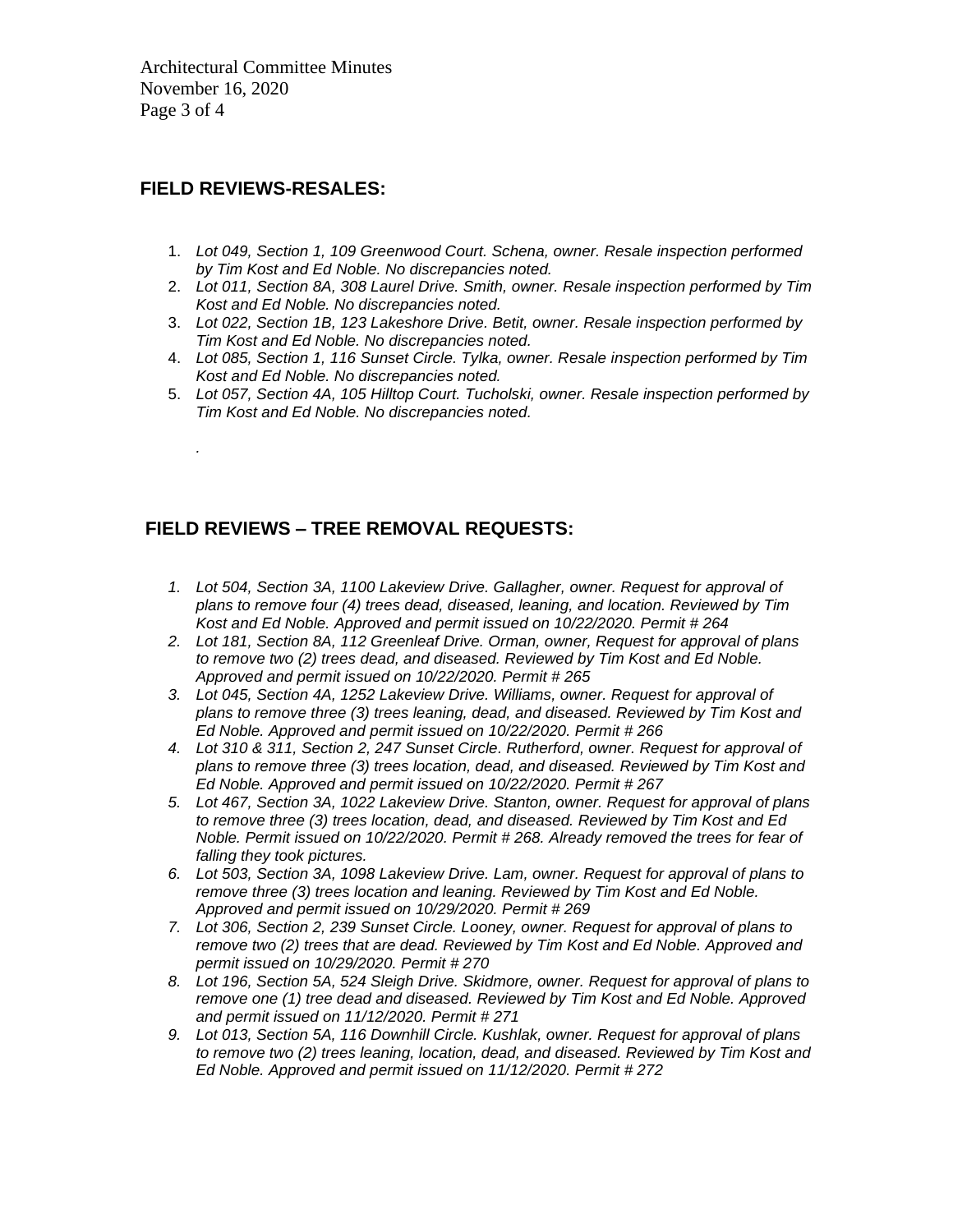Architectural Committee Minutes November 16, 2020 Page 4 of 4

- *10. Lot 109, Section 4A, 1409 Lakeview Drive. Perdomo, owner. Request for approval of plans to remove two (2) trees dead and diseased. Reviewed by Tim Kost and Ed Noble. Approved and permit issued on 11/12/2020. Permit # 273*
- *11. Lot 502, Section10, 118 Country Club Drive. Seratte, owner. Request for approval of plans to remove fourteen (14) trees dead and diseased. Reviewed by Tim Kost and Ed Noble. Approved and permit issued on 11/12/2020. Permit # 274*
- *12. Lot 530, Section 3A, 1071 Lakeview Drive. Houseman, owner. Request for approval of plans to remove two (2) trees dead and diseased. Reviewed by Tim Kost and Ed Noble. Approved and permit issued on 11/12/2020. Permit # 275*
- *13. Lot 5B, Section 1224, 143 Waterside Lane. Holm, owner. Request for approval of plans to remove (multiple) trees crowing, leaning, location, dead, and diseased. Reviewed by Tim Kost and Ed Noble. Approved and permit issued on 11/12/2020. Permit # 276*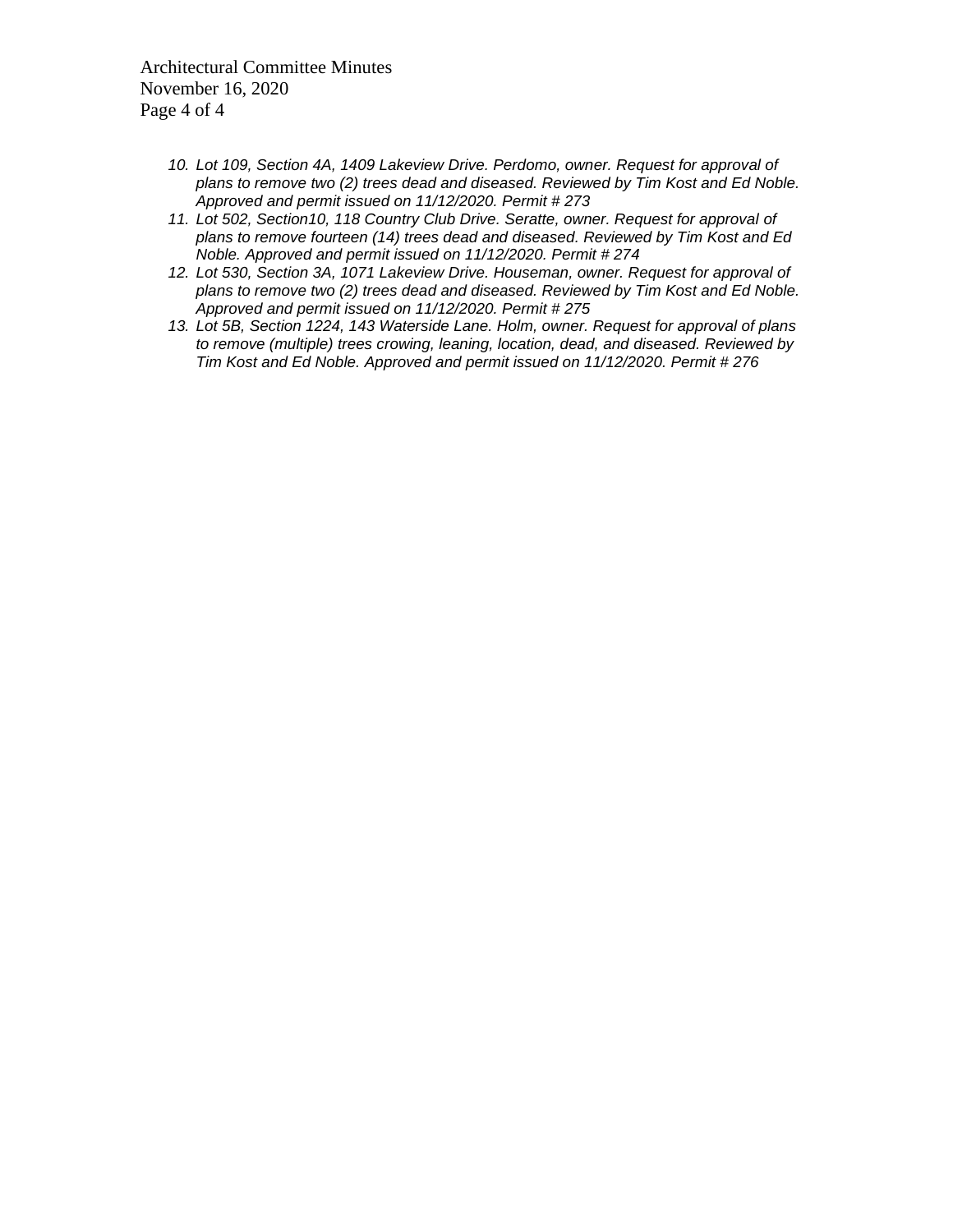#### Compliance Committee Mediator Panel Hearing Summary **Summary of Mediator Panel Hearing Schedule** December 09, 2020

#### Panel Members: Barbara Magill, Chris Sypher, Karen Taylor, Butch Nesbit, Kim Brotten Chair: Dot Wallace BOD Liaison: Bob Middleton

| <b>Hearing</b><br><b>Number</b> | <b>Report</b><br>Time | <b>Name</b><br><b>Property Address</b><br><b>Section and Lot</b><br><b>Compliance Committee File No.</b> | <b>Violation/Infraction</b>                        | <b>Mediator Panel Determination</b>                                      |
|---------------------------------|-----------------------|----------------------------------------------------------------------------------------------------------|----------------------------------------------------|--------------------------------------------------------------------------|
| 1                               | 7:00                  | Roger, Brian, & Darlene Verburg<br>(Pombrio)<br>501 Northwood Circle<br>4B/002A<br>#20-088               | Parked in the roadway on 9/26/2020.                | <b>Haines Citation.</b><br>\$50.00 assessment levied.<br>Did not attend. |
| $\overline{2}$                  | 7:00                  | Jonathan & Margaret Mills<br>127 Lake Holiday Road<br>1A/1257D<br>#20-089                                | Failure to stop at a stop sign on 9/27/2020.       | <b>Haines Citation.</b><br>\$50.00 assessment levied.<br>Did not attend. |
| $\overline{3}$                  | 7:00                  | Peggy Dixon (Taylor)<br>1052 Lakeview Drive<br>3A/480D<br>#20-090                                        | Failure to stop at the front gate on 9/26/2020.    | Prepaid \$50.00 dollars.                                                 |
| $\overline{4}$                  | 7:00                  | Randy Jackson<br>203 Fairway Circle<br>2/228A<br>#20-091                                                 | Cutting down trees without Architectural approval. | <b>Office Citation.</b><br>\$50.00 assessment levied.<br>Did not attend. |
| 5 <sup>5</sup>                  | 7:00                  | David Ernst (Reid)<br>103 Northwood Circle<br>4A/171C<br>#20-092                                         | Failure to stop at a stop sign on 10/11/2020.      | <b>Haines Citation.</b><br>\$50.00 assessment levied.<br>Did not attend. |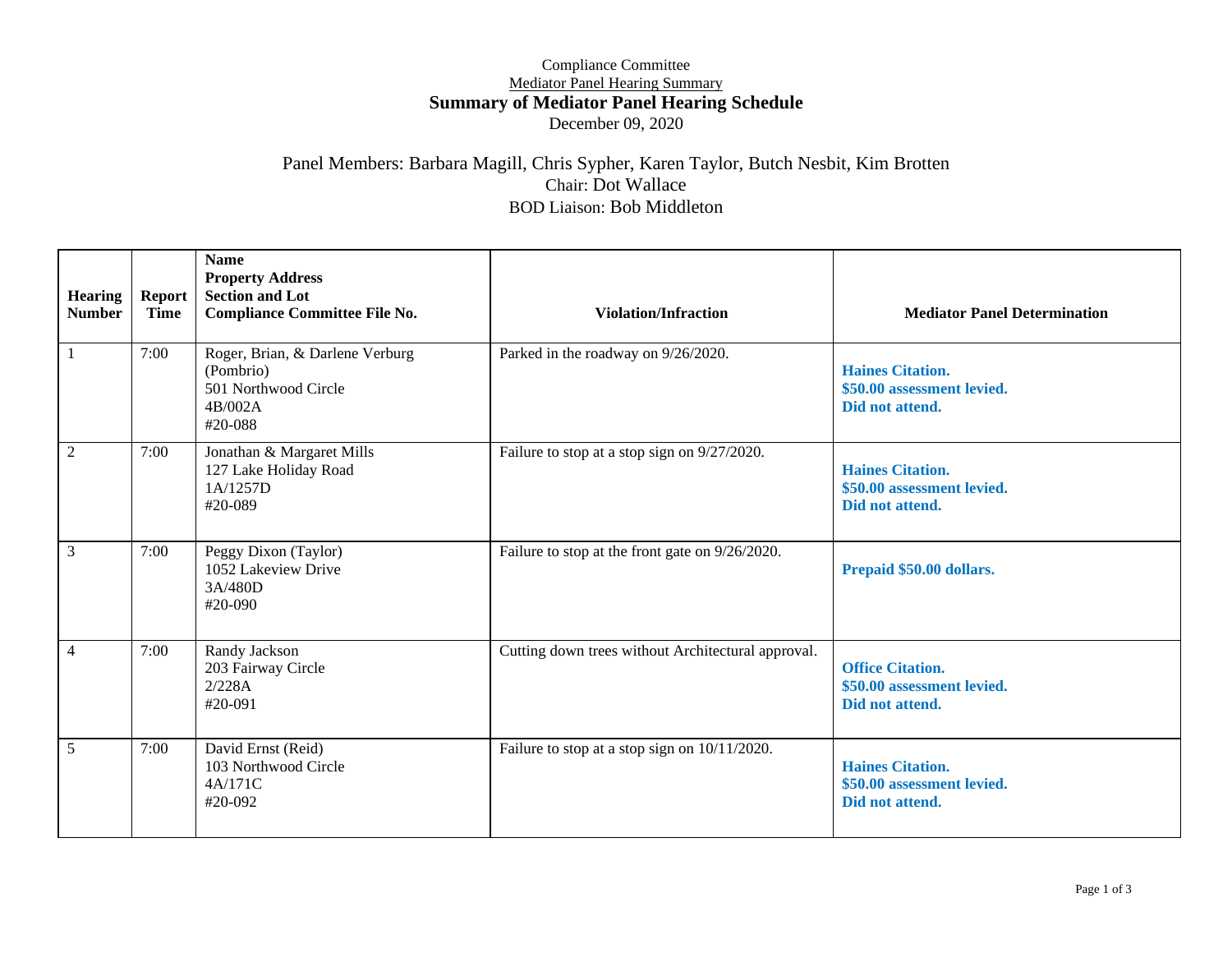|                |      |                                                                    | <b>Mediator Panel Hearing Summary</b>                                                                                                  |                                                                           |
|----------------|------|--------------------------------------------------------------------|----------------------------------------------------------------------------------------------------------------------------------------|---------------------------------------------------------------------------|
| 6              | 7:00 | Wayne & Beate Hunt<br>116 Country Club Drive<br>10/501E<br>#20-093 | Speeding 36 in a 25mph on 10/04/2020.                                                                                                  | <b>Haines Citation.</b><br>\$50.00 assessment levied.<br>Did not attend.  |
| $\overline{7}$ | 7:00 | Steve Arluna<br>128 Lake Shore Drive<br>1B/015A<br>#20-094         | Trailer not registered with LHCC on 11/12/2020.                                                                                        | <b>Office Citation.</b><br>\$50.00 assessment levied.<br>Did not attend.  |
| $\,8\,$        | 7:00 | Steve Arluna<br>128 Lake Shore Drive<br>1B/015A<br>#20-095         | Boat did not have a Non-Lake Use sticker on it but<br>did have a photocopy of another members sticker<br>taped to it on $11/12/2020$ . | <b>Office Citation.</b><br>\$50.00 assessment levied.<br>Did not attend.  |
| 9              | 7:00 | Steve Arluna<br>128 Lake Shore Drive<br>1B/015A<br>#20-096         | Boat & Trailer parked on common area on<br>11/12/2020.                                                                                 | <b>Office Citation.</b><br>\$50.00 assessment levied.<br>Did not attend.  |
| 10             | 7:00 | Dana & Gordon Crickman<br>101 Eagle Drive<br>10/524B<br>#20-097    | Unauthorized dumping on 11/9/2020.                                                                                                     | <b>Office Citation.</b><br>\$50.00 assessment levied.<br>Did not attend.  |
| 11             | 7:00 | Leslie & Joann Tesdall<br>223 Fairway Circle<br>2/218<br>#20-098   | Unauthorized dumping on 11/17/2020.                                                                                                    | <b>Office Citation.</b><br>\$50.00 assessment levied.<br><b>Attended.</b> |
| 12             | 7:00 | Tess Golmakani<br>1078 Lakeview Drive<br>3A/493C<br>#20-099        | Speeding 35 in a 25mph on 11/21/2020                                                                                                   | <b>Haines Citation.</b><br>\$50.00 assessment levied.<br>Did not attend.  |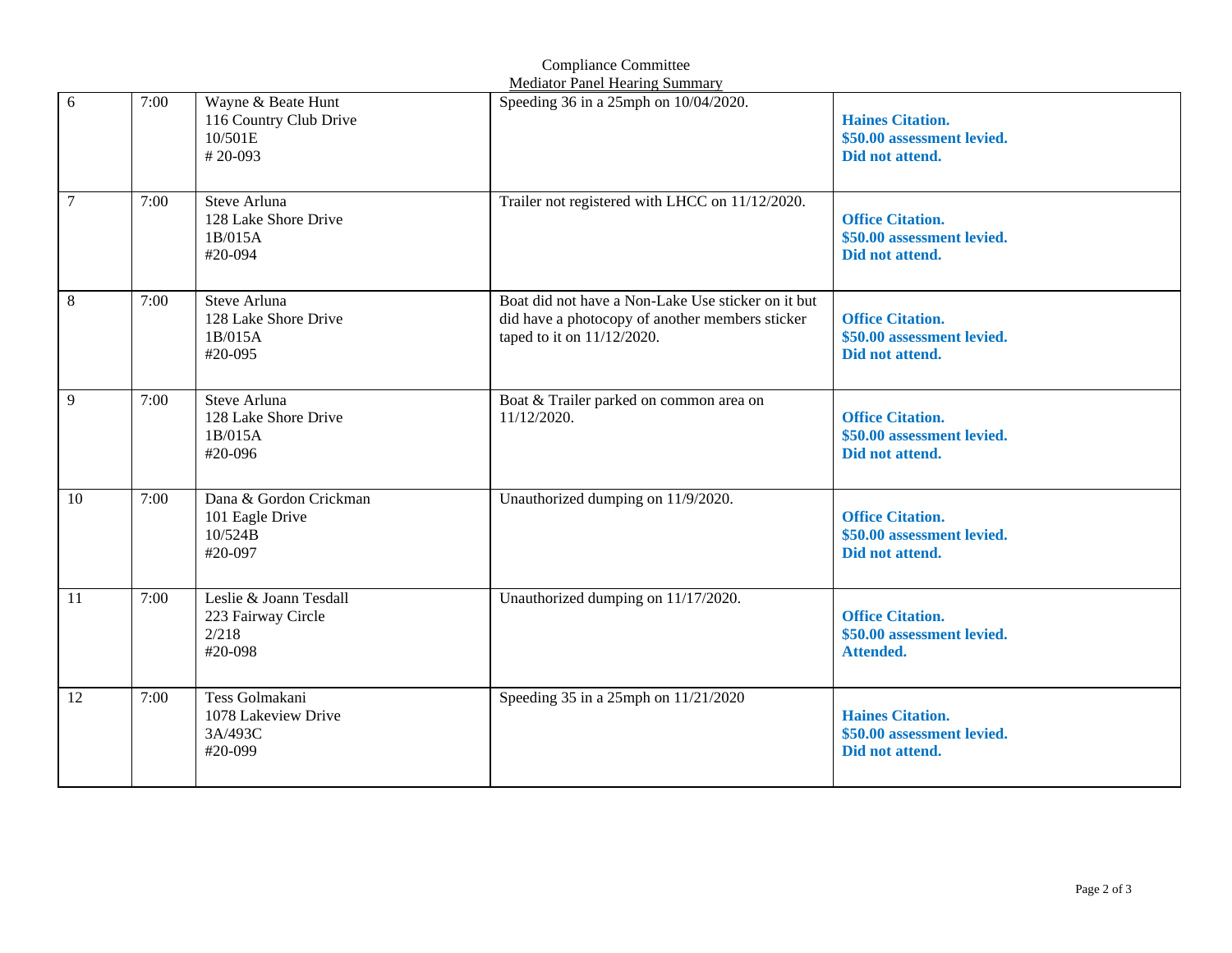| <b>Compliance Committee</b><br><b>Mediator Panel Hearing Summary</b> |      |                                                                     |                                     |                                                                          |
|----------------------------------------------------------------------|------|---------------------------------------------------------------------|-------------------------------------|--------------------------------------------------------------------------|
| 13                                                                   | 7:00 | Jamie Morgan<br>132 Dogwood Drive<br>4A/116D<br>$#20-100$           | Unauthorized dumping on 11/21/2020. | <b>Office Citation.</b><br>\$50.00 assessment levied.<br>Did not attend. |
| 14                                                                   | 7:00 | Tyler & Danielle Riley<br>105 Dogwood Drive<br>4A/147D<br>$#20-101$ | Unauthorized dumping on 11/22/2020. | <b>Office Citation.</b><br>\$50.00 assessment levied.<br>Did not attend. |
| 15                                                                   | 7:00 | Tyler & Danielle Riley<br>105 Dogwood Drive<br>4A/147D<br>#20-102   | Unauthorized dumping on 11/22/2020. | <b>Office Citation.</b><br>\$50.00 assessment levied.<br>Did not attend. |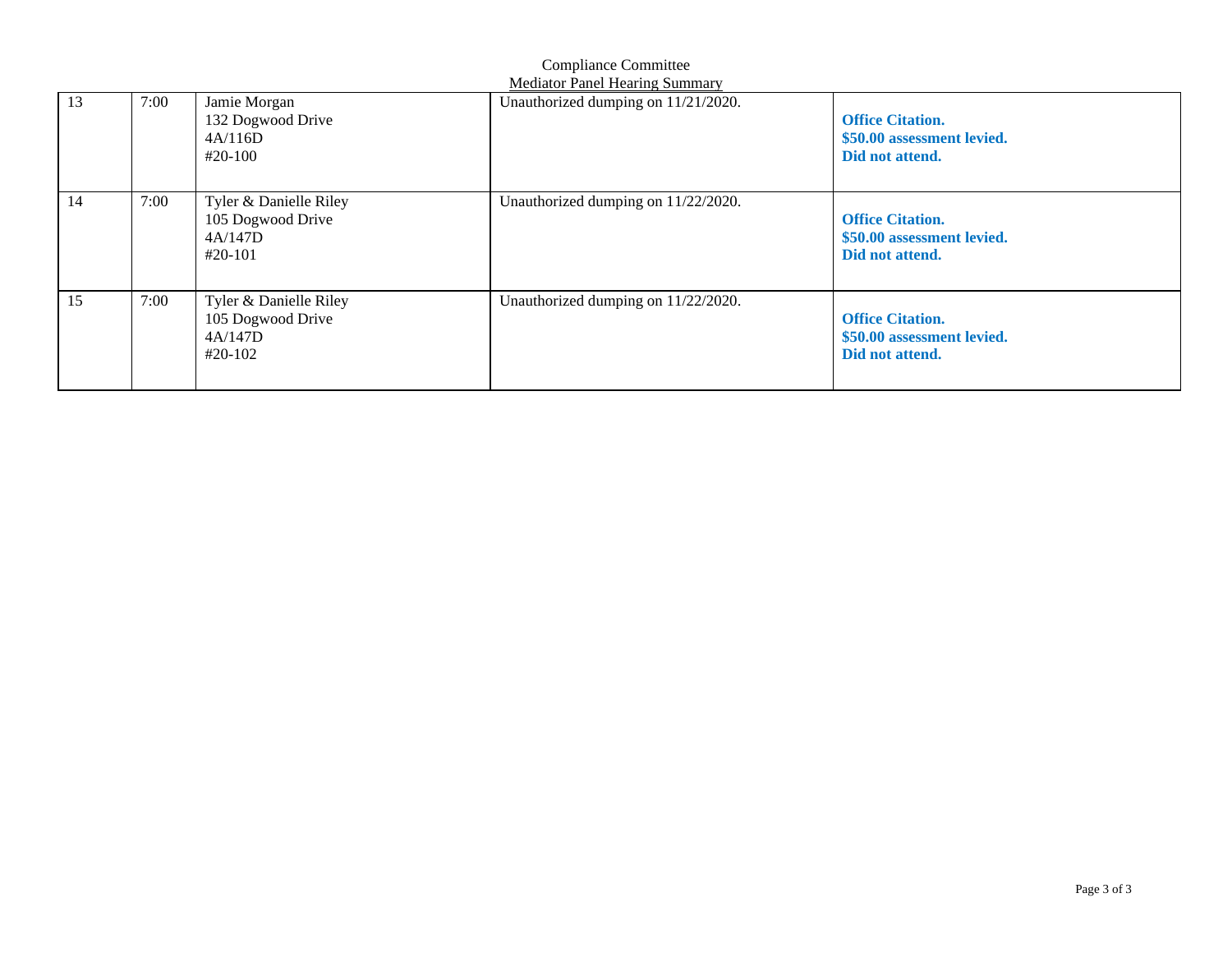## **Lake Holiday CC Lake Committee Minutes (Clubhouse and Zoom Meeting) November 12, 2020 7:00pm**

**2020 Meeting Schedule**: Jan 9, Feb 13, Mar 12, Apr 9, May 14, Jun 11, Jul 9, Aug 13, Sep 10, Oct 8, *Nov 12*, Dec 10 (as needed)

**Call in Number**: This is a Zoom meeting – see instructions included in email for zoom

**Members:** Christopher Anderson, PJ Barbour, Marjorie Bohi, Judi Borcherding, Michelle Bradshaw, Mike Bradshaw, Brian Brown, Richard Church, Carol Demery, Tom Demery, Carisa Dueweke, Chris Dueweke, Greg Eckles, Karen Eckles, Matt Hahn, Terry Hardgrave, Steve Herring, JT Hesse, Barbara Hilder, Mike Hilder, Adele Imber, George Imber, Carleen Janke, Jim Janke, Cynthia Keefer, Eric Keefer, Karen Kimmel, Pat Majewski, Margaret McCulla, Jared Mounts, Jim Pagenkopf, Pat Pagenkopf, Rick Post, Wayne Poyer, Jon Reedy (Board Liaison), Kathy Ressler, Jack Sperry, John Stover, Linda Tite, Carol Traczyk, Ward Vaughan, Tony Zucker

**Members Absent for November 12:** Brian Brown, Richard Church, Tom Demery, Matt Hahn, Terry Hardgrave, Barbara Hilder, Mike Hilder, Carleen Janke, Jim Janke, Pat Majewski, Jared Mounts, Wayne Poyer, Ward Vaughan, Tony Zucker

**Planned Absences for November 12:** PJ Barbour, Judi Borcherding, Carisa Dueweke, Chris Dueweke, Rick Post, Jon Reedy, Jack Sperry

#### **Members with 3 unexcused absences for August, September, October:** n/a

**Members that have resigned from Lake Committee in 2020:** Jim Barnard, Paul Battista, Lou Cesa, Michelle Catlett, Josh Catlett, Brenda Cardinale, Elizabeth Hair, Suzy Marcus, Joe Marcus, John Martel, Mike Ressler, Brittany Swiger, Adam Swiger, John Szallay, James Walk

#### **15 Minute Open Forum:**

Bob Eichelman boat exemption request – 22 ft Regal Bowrider. An email with his request for an exception was distributed to the committee members prior to tonight's meeting. Mr. Eichelman was not in attendance on Zoom for the open forum (meeting changed to Zoom only due to unforeseen health circumstances the week prior to the meeting). He currently owns a 21 foot Regal and wants to replace it with the same, but they now only offer a 20' or 22' foot model and he prefers the larger boat. The committee discussed that previous requests for boat length exceptions had not been given the support of the committee, but a member can submit their request directly to the board for consideration. He can also contact the committee with any further information by email or at the next LC meeting open forum.

**Confirm Quorum:** Confirmed

**Approve Agenda:** Approved

**Previous Minutes:** October Minutes approved by email

**Old Business:** 

```
Registered Boats >= 10 HP: 321 (+0, 2019 (326), 2018 (321), 2017 (318), 2016 (319), 2015 (308), 2014 (294))
Registered Boats (Non-Motorized): 778 (+2, 2019 (703), 2018 (559))
Registered under 10 HP: 32 (+0, 2019 (50))
```
- **1. Sub Committee Chairman/Secretary Reports:**
	- Water Quality Testing/Rainfall Monitoring: **Judi** (absent)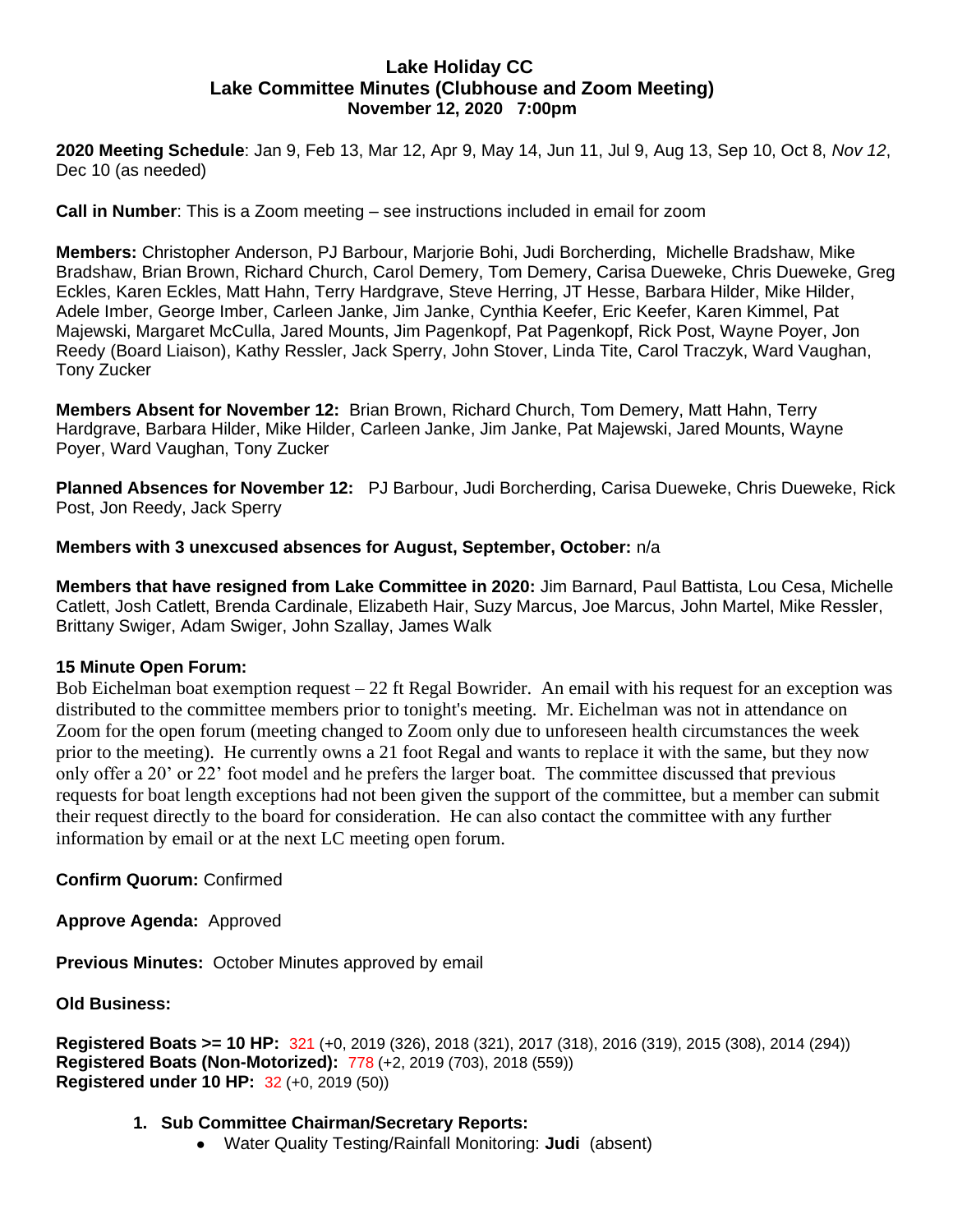- 1. 2020 E-Coli/Secchi Sampling: The E.coli testing has ended for the 2020 season. With the exception of one event at Beach 1 E.coli remained in check for the season. Again, thanks to the Eckles and Herring's for their dedication this year! Testing will resume in May 2021.
- 2. Water Quality: Jim P The field report for the October 1 sampling event is attached. PH will be preparing a full report including an analysis of all data for 2020 by the end of this year, including the phosphorus mass balance during 2020. Lake water quality conditions were excellent during the October 1 sampling event, with low phosphorus levels and the presence of primarily beneficial phytoplankton. The one area of concern is the dominant presence of anoxia (lack of oxygen) along the lake bottom below approximately 33 feet depth (this phenomenon occurs each year in late summer/fall due to thermal stratification). Also, PH observed small areas of nuisance/invasive SAV in Isaacs Cove. Interestingly, the results of both labs (ECM and SePro) for evaluating split samples for Total Phosphorus were in substantial agreement, both showing low levels of phosphorus on October 1st sampling event. There was a one time sample in July with 5 x normal spike, this still remains unexplained by PH. They said they will include in their year end 2020 report. This is key in our strategy going forward. Water quality overall has been good this year.
- Aqua Customer Advisory Council: **Steve** No new updates, the council has tentative plans to meet sometime closer to the end of the year
- Rules, Regulations & Enforcement: **Margaret**
	- 1. Revised PRP3 no further changes to discuss until the Board approves the revised PRP15.
	- 2. Lake Committee members should take the online boating test to make sure it works [\(https://lakeholidaycc.org/boat-safety-exam/\)](https://lakeholidaycc.org/boat-safety-exam/). Please provide any feedback to John Stover [\(john.stover@gmail.com\)](mailto:john.stover@gmail.com) with a copy to Margaret McCulla [\(mcmcculla@aol.com\)](mailto:mcmcculla@aol.com) and Carol Demery [\(cpdemery@aol.com\)](mailto:cpdemery@aol.com). So far it has worked well, would like feedback from more committee members. There are 36 questions. The committee discussed what pass rate should be, right now set at 90 % pass rate. It was noted the rate is consistent with hunting safety courses which require a 90% pass rate. Also it is now an open book / open web test and multiple attempts are allowed. Knowing the rules for safety is the goal.
- Newsletter/Communications: **Karen**
	- 1. Committee request for newsletter ideas. Margaret suggested an article noting the new online boating test platform, Carol will submit. The fishery subcommittee may also submit an article about the recent fish stocking event.
- Fishery: **Jared**
	- 1. 2020 fish stocking event occurred on Saturday 11/7: Recap it went very smoothly as reported by JT, fish were stocked in several different locations and by boat. Good community participation. Jon Reedy helped coordinate with fenders.

| <b>Smallmouth Bass</b> | 1,200 (4-6") fish @ \$6.00 each = \$7,200 |
|------------------------|-------------------------------------------|
| Walleye                | 1,200 (5-7") fish @ \$3.50 each = \$4,200 |
| Crappie                | 1,000 (3-4") fish @ $$0.85$ each = $$850$ |

- 2. Jim, Chris, Rick, JT, Brian, & Jared met last Thursday to discuss Fishery Management. JT is putting together a series of questions to present to 3 different consultants. We will interview & gather information and plan to present findings to the Lake Committee. Invite chosen consultants to speak to the committee & board if need be prior to decision of yes/no &/or which one.
- 3. Continuing to identify Fishery Management Goals for the lake. Focus would be on Habitat, Stocking, & Harvest. Jim is looking into a SAV plan. We want to include measures to control & manage vegetation in nuisance areas of the lake.
- Water Fitness, Recreation and Water Sports: Ward/Karen no new updates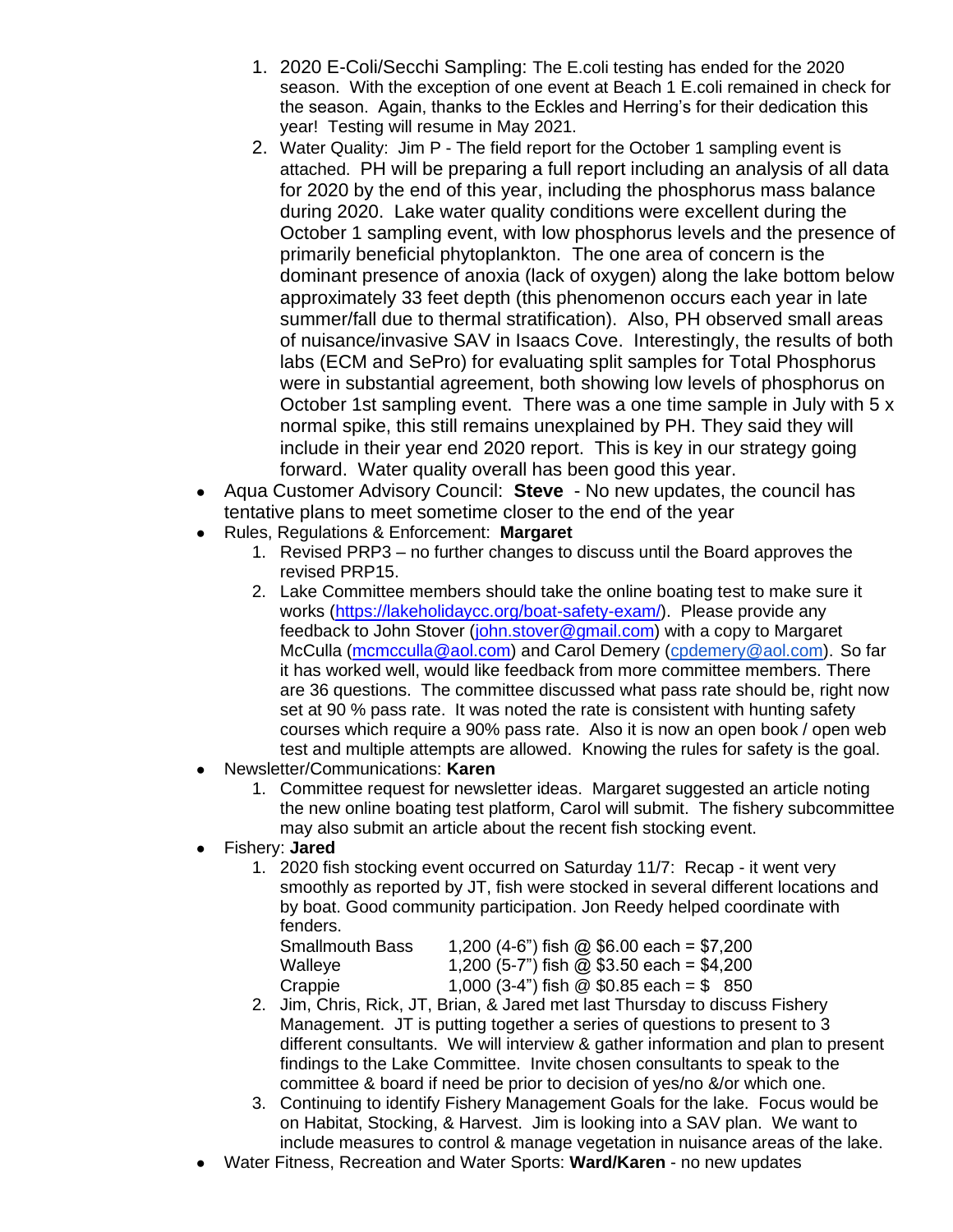- Marina: **Jon**
	- **1.** The GM has requested assistance from the Marina Sub Committee to begin preparation of a Board Tab, Marina Reconfiguration Drawings, etc. The general timeline is to begin preparation of the documents ASAP with the assistance of Deep Creek Docks. Submit a late Fall Board Tab for review/approval (after election of new members). Gain Board Approval, engage Deep Creek Docks/others and LHCC Maintenance Staff, etc. to begin work late this year/early next with a spring 2021 completion date (prior to boating season). The LC previously reviewed Draft Plans during 2019/2020 with general consensus to move the Project forward. At the LC's direction, I did develop the attached 2021 Budget Submission (now an RRF Project). Subsequently, we also formed the Marina Sub Committee to assist the GM with this effort. To ensure transparency, I would recommend that the LC vote to continue work as outlined above. None in attendance on the committee were opposed.
- Tributary/External Loading (Sediment/Erosion & Run-Off Control): **Jim**
	- 1. Best Management Practices Update: Next steps involve preparing an RFP for soliciting a contractor to perform the final design and permit application for the "in-lake" sediment/phosphorus catch basin BMP approach. Timing of this activity depends on findings of the behavior of lake-wide phosphorus levels during 2020. We await the analysis of the lake-wide phosphorus mass-balance by PH before moving forward. We need to understand the cause(s) of the large, short term spike in lake-wide P levels that occurred in July, 2020. TBD.
	- 2. Status of Submerged Aquatic Vegetation (SAV): As a possible next step in planning the recovery of SAV in Lake Holiday, a preliminary cost estimate has been requested of PH to close off both ends of one of the shallow side-channels in Isaacs Cove next Spring (using nets) to keep carp out. This is the same area where the two CEZs were located during 2020, and where small patches of both nuisance and native SAV were observed this summer. This would allow for observing SAV recovery in a larger area compared to the CEZs. If we decide to do this (cost depending), we may decide to forego re-installation of the four CEZs for 2021**.**

# **New Business:**

- Board Liaison Update: **Jon Reedy** (President/GM Report Highlights, Treasurer Report, etc.) -Jon is absent tonight but did email Chris Anderson an update, the october meeting was the first meeting of the new board, the board reviewed beach 2 recommendations from the county and will be reviewing further at next month's board meeting.
- There will be no planned Lake Committee December meeting, if needed any issues or concerns can be addressed by email or the committee will be notified if there is need to schedule a meeting.

# **Adjournment: 7:34**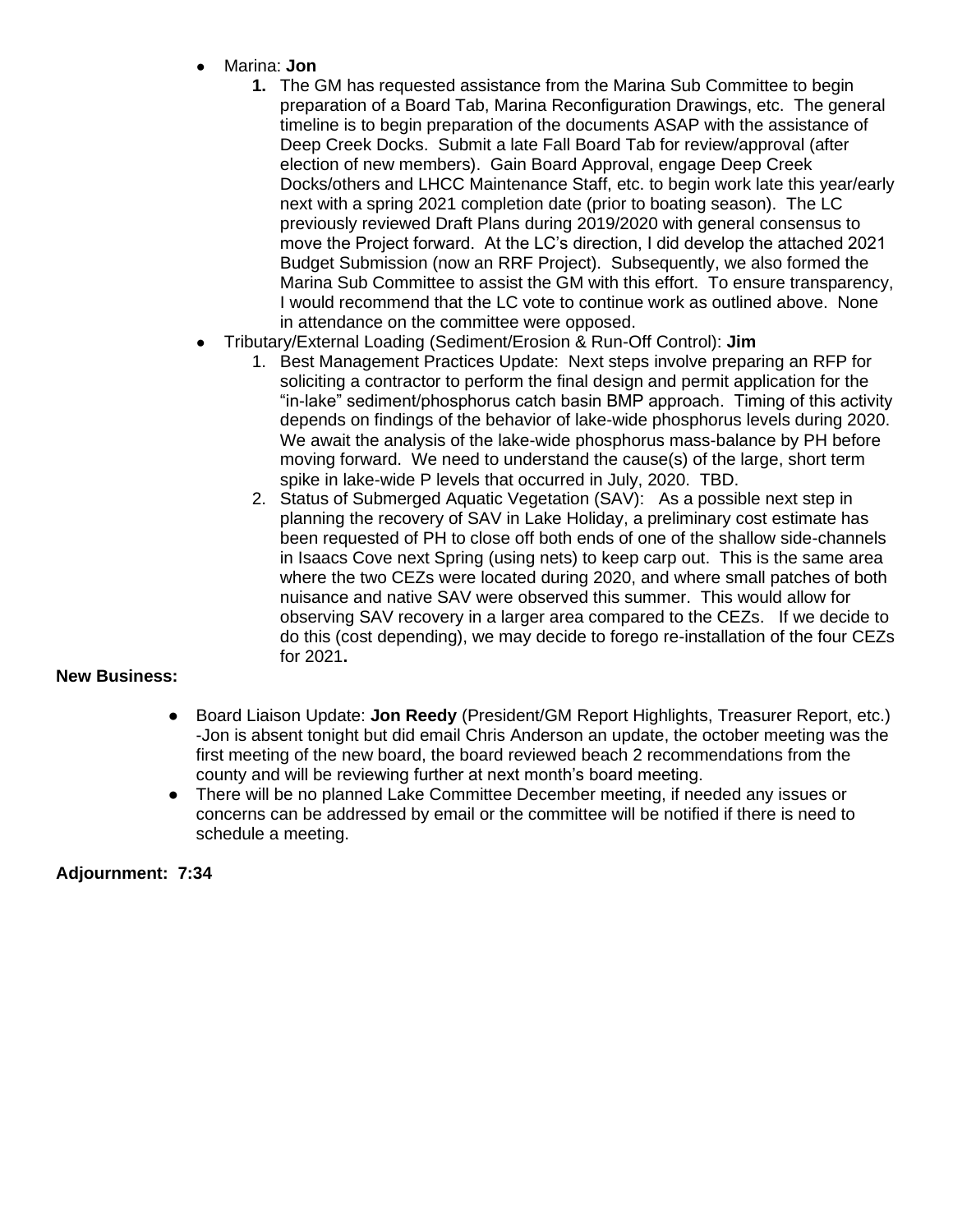# Finance Committee Meeting

# November Minutes

# 6:30 PM Tuesday, November 17, 2020

Chair: Ed Noble

Members Present: Helen Carter, Jim Coates, John Martel, Pat Majewski, Darrell Melcher, Butch Nesbit, Ed Noble, Richard Traczyk, Tom Wallace

Members Absent: Jarret Tomalesky

A quorum was established and the meeting was called to order at approximately 6:30 PM.

## Approve meeting minutes:

The August minutes were approved.

Agenda: Approve the agenda shown below:

FY2021 Budget final review prior to presenting to the Board.

- Committee appointments.
- Review October financials (if available).
- Discussion on 2021 goals.
- Sanitary District Bond Discussion
- Capital Improvement fund

Secretary approval for Tom Wallace

October financials were discussed with little discussion other than we are doing very well, home sales are causing a surplus in revenue.

Lake Committee has requested us to consider how a marina reconfiguration of the docks at an estimated cost of \$ 90,000 would be funded. After discussion we thought it might be funded with reserve funds, but we wanted to see the details before rendering a decision.

Safety Committee has requested us to review the possibility of a discount of \$ 1,300 on the purchase of two cameras at the same time but later in the calendar year. The original approval was based on a review of the initial purchase to determine the efficacy of the equipment and the performance. So the decision remains the same, purchase one at a time.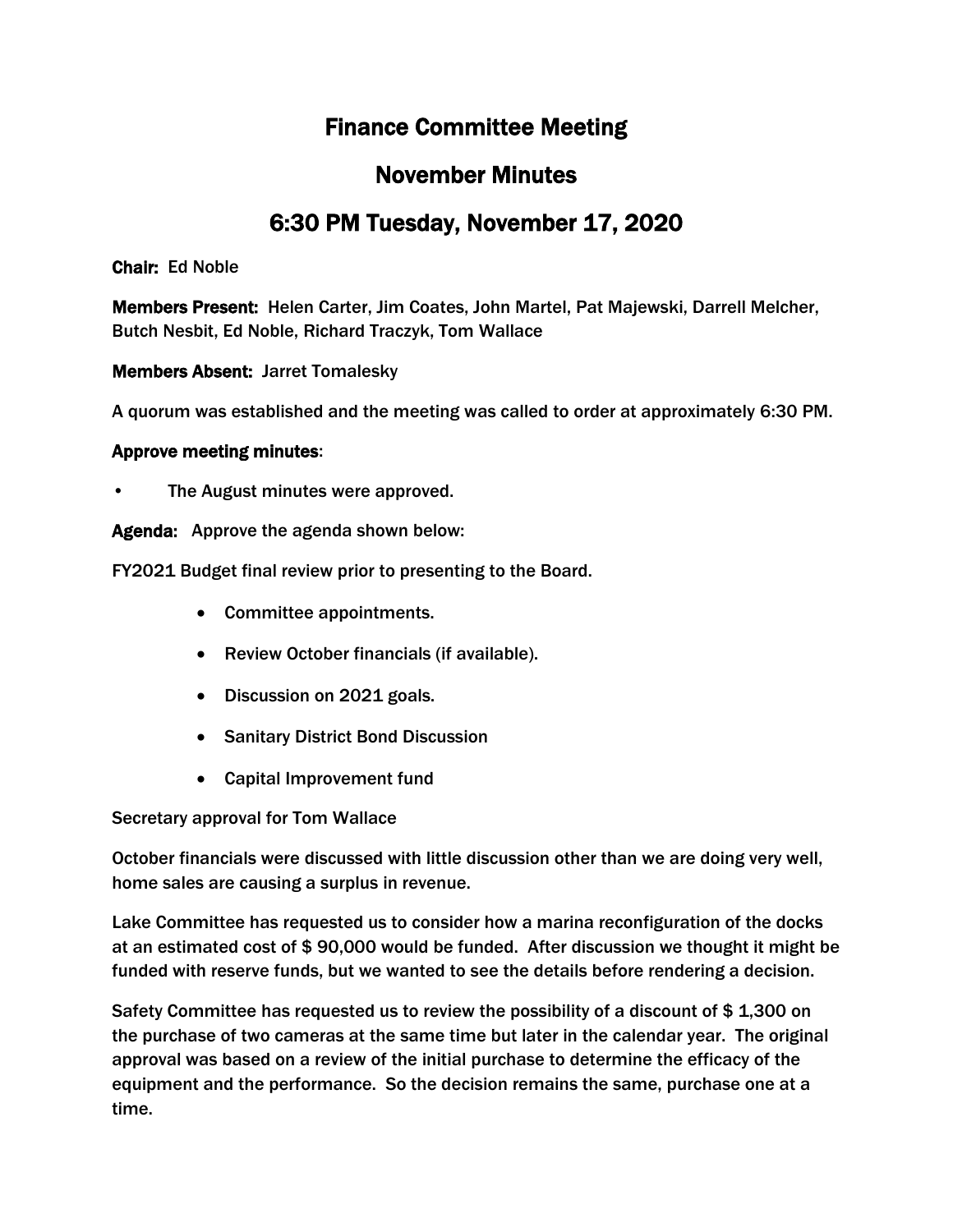The loan payoff was discussed but postponed until January based on our financial results for the year.

Capital Improvement Fund discussion centered around actual costs for projects in excess of their original estimates and how should the excess costs be handled in the budget. For example, how do we re-designate funds to cover the overages.

Lake Sanitary District tax. We think a sub-committee should be established to review, the county's handling of the excess funds they have collected from the homeowners. The subcommittee is composed of John Martel, Ed Noble, Jarrett Tomalesky and Tom Wallace. There are two attachments concerning this topic attached.

We are keeping the same meeting schedule namely the third Tuesday of the month at 6:30.

The meeting adjourned at 7:35 PM. The next Finance Committee meeting will be on Tuesday, December 15 at 6:30 PM.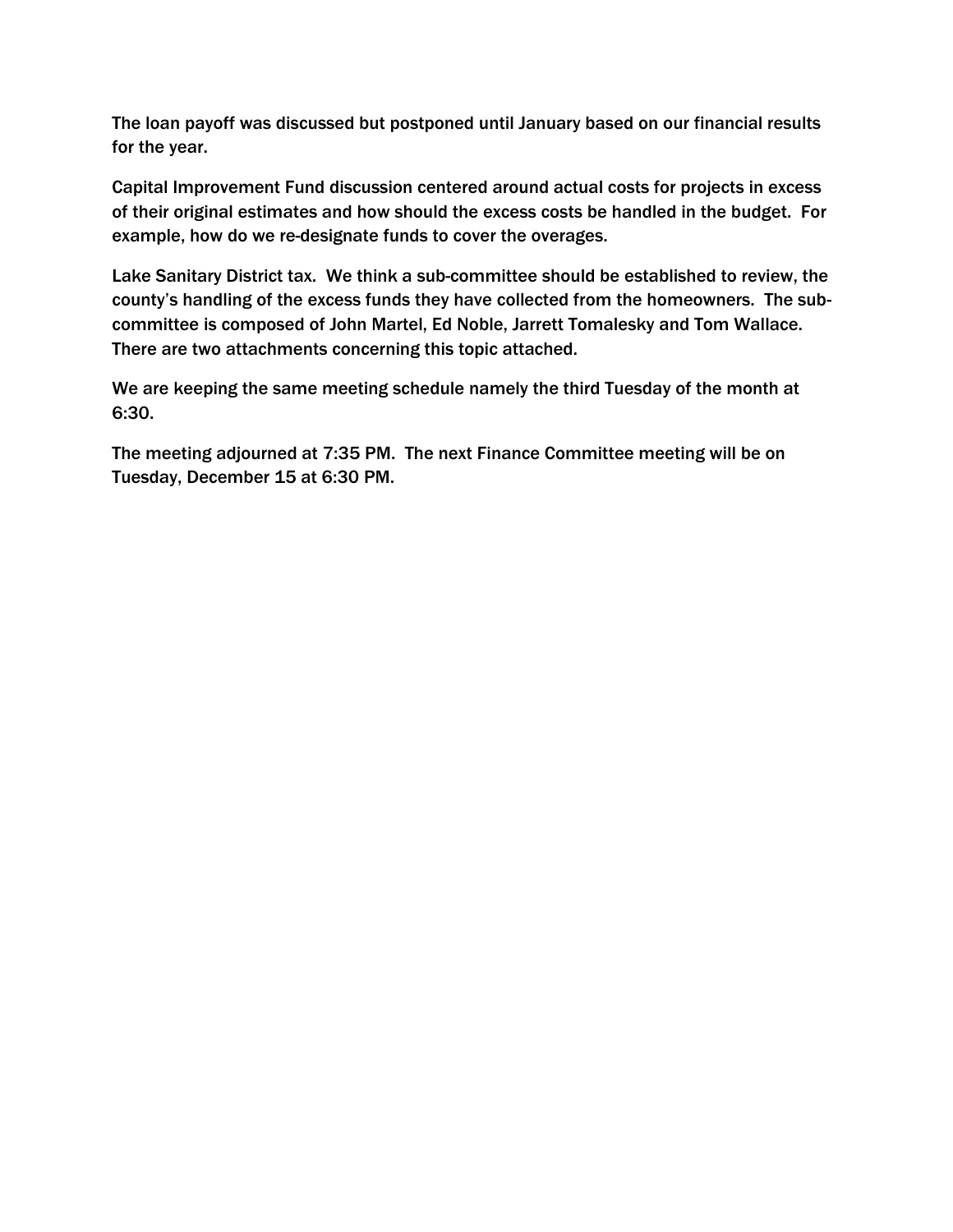#### **Lake Holiday Safety Advisory Committee Minutes – Dec. 7, 2020**

- **Call to Order**
- **Attendance:** Cathy Melcher, Darrell Melcher, Ron White, and Bill Ekberg. Absent: Lee Schumer and John Szalley.
- **Open Forum:**
	- o Topic electing committee chair for the next year. This followed up the email that had been previously sent out. Committee recommended the leadership remain the same: Cathy and Darrell Melcher as co-chairs.
	- o Ron White volunteer to aid as needed.
	- o Discuss the possibility of the committee becoming a sub-committee under the Buildings and Grounds. Committee unanimously vetoed the idea.
	- o Fielded two inquiries about the LHCC Debt and plans:
		- $\circ$  Golf Course plan is to eliminate the approximately \$110K in the first quarter of 2021
		- $\circ$  Sanitation Tax a sub-committee has been formed under the finance committee to negotiate with the Frederick County Treasurer and/or the Virginia Authority overseeing this debt to reduce the length on the loan contract. Goal of the Finance Committee would be to eliminate this tax on the Lake Holiday and its members approximately four or five years early.
	- o Questions: What is the LHCC Board of Director's going to do about the Facebook Ring Doorbell Video posted and accusations against one of the LHCC Board of Director's. Explained the board is limited to what actions they can take against the individual. Ultimately in accordance with the By-Laws the decisions lie with the individual and the LHCC Association Members. The Board has requested the individual resign. If this does not happen the board can call a special meeting to address the potential of initiating a special ballot which, would be mailed to all the LHCC Association Members for a vote as to retain or discharge the individual from their Board of Director's.
- **Board of Directors November Updates:**
	- o No safety issues addressed during this meeting.
- **Master Planning Committee Updates:**
	- The 2021 version will be finalized Dec. 2 for Board review/approval at the Dec. 22 meeting.
		- o 2021 Master Plan was approved by the Master Planning Committee and will be forward to the Lake Holiday Board of Directors for approval at the Dec. 22 meeting.
	- Includes one additional recordable speed camera in the CIP budget; next phases of gravel walking trails around the old golf course; and Phase 1 of Beach II enhancements (parking spaces and beach access)
- **New Business:**
	- o **Master Plan Recommendations for 2022** such as playground equipment at Country Club Park, etc.
		- o Requested the committee bring ideas to the next meeting in January.
	- **Safety of existing hiking trails** walked the trails in Nov. to observe options for addressing steep areas
	- **Purchase of the mobile speed camera** updated quote from Traffic Logic was forwarded to the GM and LHCC Treasurer for purchase in Q1 2021.
		- o LHCC Treasurer was passing through the clubhouse, so we took the opportunity to mention the quote and potential purchase timeframe. He stated that the LHCC GM could not purchase until after January 1<sup>st</sup>.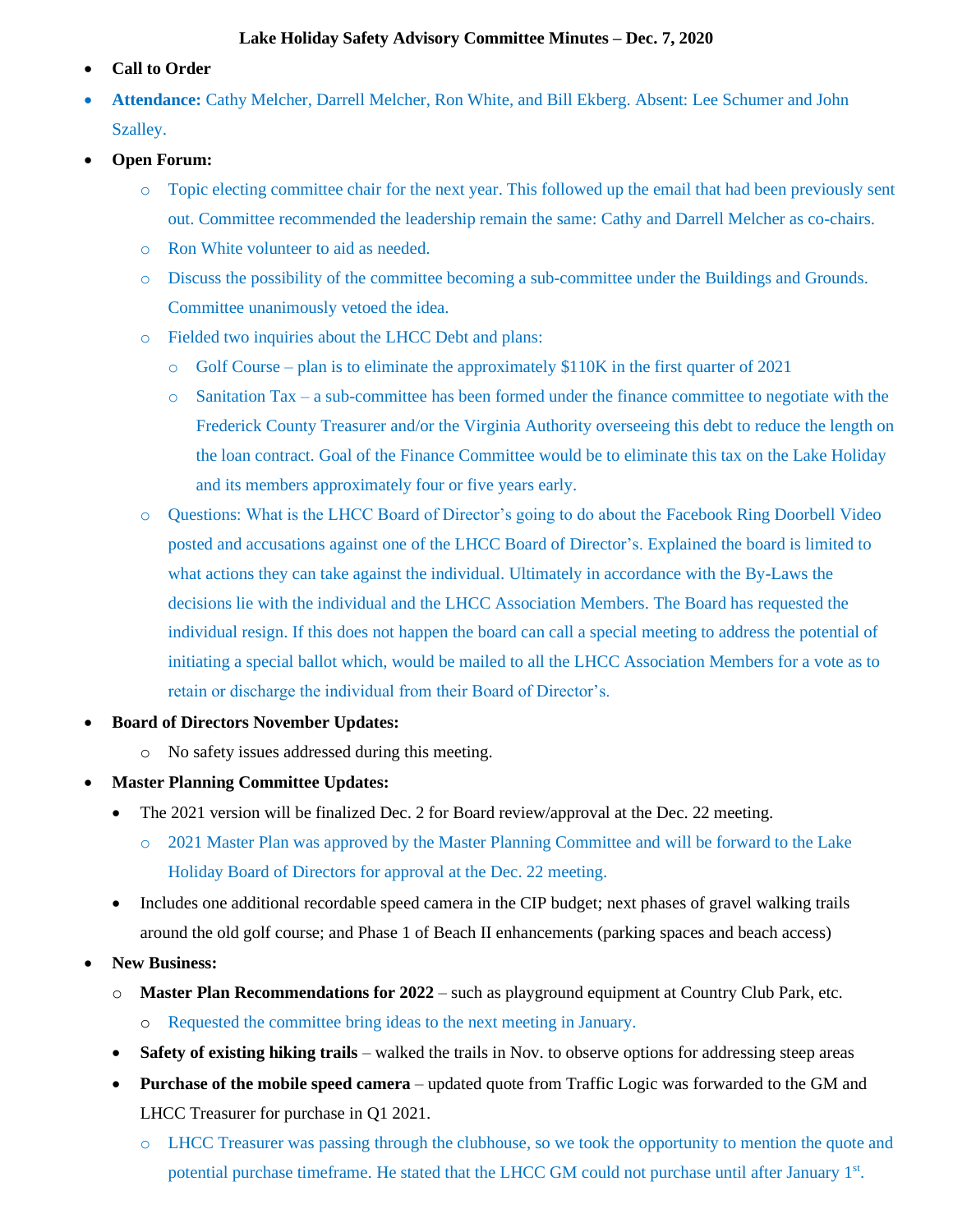- **Electronic speed monitor** has been repaired and redeployed. Latest speed tracking within the community:
	- o **Masters Dr outbound** traffic between 11/1-15 by the ponds to track traffic entering the housing area. Report results continue to highlight this community has a speeding problem:

| $31 - 35$ mph                      | $36 - 40$ mph    | 41 mph and above |
|------------------------------------|------------------|------------------|
| 721                                |                  |                  |
| <b>Total Vehicle Traffic: 5360</b> | Max speed 52 mph |                  |

o **Masters Dr inbound** traffic between 11/16-31 to track traffic exiting the housing area:

| $31 - 35$ mph                      | $36 - 40$ mph    | 41 mph and above |
|------------------------------------|------------------|------------------|
| 754                                | 290              |                  |
| <b>Total Vehicle Traffic: 5509</b> | Max speed 63 mph |                  |

- o Explained the placement of the speed monitor to the committee. The monitor is placed just prior to vehicles entering a section of houses within the community or just outside a section of housing. This is to capture the speeds going into or out of the housing sections where we need to be most concerned about the safety of our community members.
- o Highlighted the fact that there continues to be a speeding issue within the community, and it is not isolated to W. Masters Drive.
- o Plan to create an email in coordination with the LHCC GM to contract with the Frederick County Sheriff Department for patrol hours. Need to highlight the support for the rush hours (AM and PM). Plus, the need for additional hours over the summer months to include support of the July celebration.
- o Another accident (second) crossing the dam. Both drivers were teenagers and occurred in almost the exact same location.
- **Tabs (Sept. board meeting):**
	- o **Gravel walkways** master plan phases plan was presented in 2017 (includes bus stop phase); funding approved for 2020/2021, however, updated Master Plan needs to be presented for board approval
		- At this point both committees need to follow-up with requesting funds each year for the continued development of the gravel walkways.
	- o **Front Gate** Check ID of all motorcycles; vehicles towing trailers of all kinds to enter through left lane; and rules of engagement of security company.
- **Tabs for Board consideration/approval (Oct. board meeting):**
	- o **No smoking at the beaches** partner with Lake Committee to draft a joint tab. If approved, will also require updated beach signage.
		- Would not expect much enforcement of this addition to signage. Much like the No Alcohol on the beach. Currently, the is no appetite to have Haines Security to strictly enforce the ban on alcohol.
	- o **Beach Wrist bands** research and submit a proposal for 2021 (i.e., different color silicone bands for homeowner & guests). Determine cost estimate, how many per home, recommendations for office distribution, etc.
		- The subject of controlling the number visitors on the beach has been brought up a the LHCC Board Meeting a couple of times. At this point there has not been a decision on how to enforce such a measure.